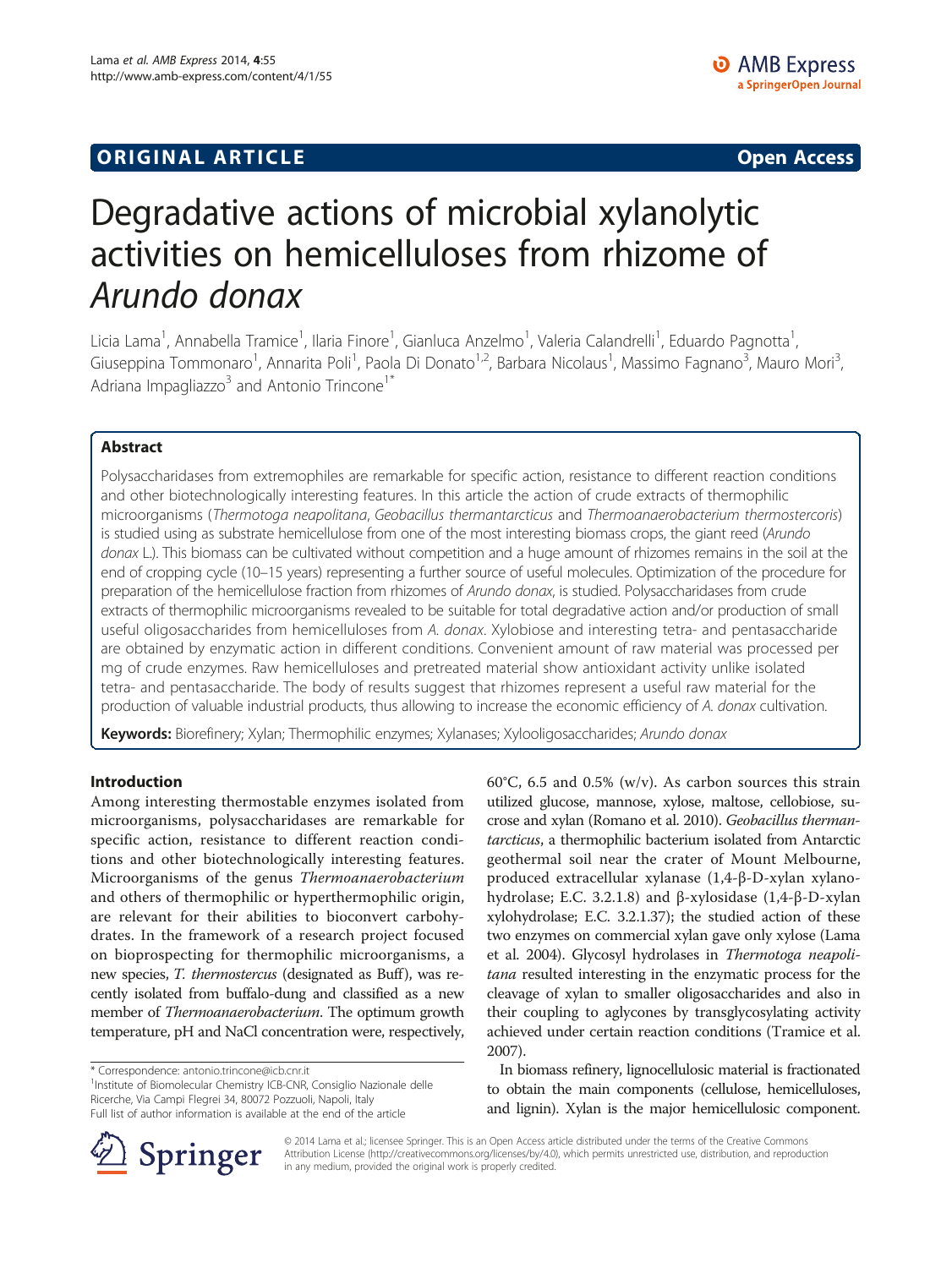<span id="page-1-0"></span>Polysaccharidic chain is composed by a backbone of β-1,4-xylose units in pyranose form, decorated on different position with 4-O-methyl-D-glucuronic acid and L-arabinofuranose units. This skeleton can also be extensively esterified with acetic or ferulic acids; the latter in some species, provides a chemical link between hemicellulose and lignin. D-xylose and L-arabinose as end products are derived by biorefinery enzymatic processes from xylan of lignocellulosic biomasses. However, up until recently biomass-to-fuel investigation has neglected heteroxylan from lignocellulosic. This has been attributed to a number of reasons pointing out that (i) a sub-optimal settings for material extraction or (ii) the slow development of enzymatic processes and (iii) the scarce exploitation of derived products, characterize the field of pentose-specific conversion/utilization technologies. Specific xylanase actions on xylan could lead to important oligosaccharides (Dumon et al. [2012](#page-8-0)). Interesting bioactivities have been reported for both poly- and oligosaccharidic fragments. Immunostimulating effects and anti-inflammatory and antimicrobial activities have been reported for arabino(glucurono)xylans isolated from different sources (Christakopoulosa et al. [2003](#page-7-0)). A nutraceutical perspective has been also considered for these compounds (Saeed et al. [2011\)](#page-8-0). A gastroprotective arabinoxylan from sugarcane bagasse was isolated (Mellinger-Silva et al. [2011](#page-8-0)). A structure-activity relationship study on the role of 4-O-methyl glucuronic acid (MeGlcUA) in regulating aggregation of β-polyxylosides of (9H-fluoren-9-yl)-methanol obtained via the transglycosylating action of Thermotoga neapolitana β-xylanase, was also studied. An anti-proliferative test of these compounds on human epithelial EFO 27 ovarian cancer cells indicated that the presence of MeGlcUA modulates biological activity, while its absence induced molecular aggregation (Tramice et al. [2009\)](#page-8-0).

With the increasing demand of ligno-cellulosic materials in processes such as co-generation, production of biofuel and compost from municipal solid wastes, etc., a competition for land used for food production is observed with potential risks for food security in wide areas of the world (van der Horst and Vermeylen [2011](#page-8-0)). Among the different biomass crops for ligno-cellulosic materials, one of the most interesting is giant reed (Arundo donax L.), because it is tolerant to a wide range of environmental stresses so that it can be cultivated on marginal, degraded or contaminated lands thus reducing competition with food crops which generally require a better quality arable land (Di Nasso et al. [2013;](#page-8-0) Fiorentino et al. [2010](#page-8-0); Diodato et al. [2009\)](#page-8-0). Arundo donax is suggested in projects (i.e. Ecoremed 2011. LIFE11/ENV/ IT/275), (Fagnano [2014\)](#page-8-0) of phytoremediation of polluted soils (Bonanno et al. [2013\)](#page-7-0). The most studied part of Arundo donax is represented by shoots (reeds) of interest in bioethanol, biodiesel (Pirozzi et al. [2010\)](#page-8-0) or biopolymer production (Galletti et al. [2013](#page-8-0)). However at the end of cropping cycle of a giant reed stand (10– 15 years), a huge amount of rhizomes remains in the soils and they have to be eliminated to afford further agricultural utilizations. These rhizomes could represent a further source of useful molecules for bioenergy or biochemicals (Di Nasso et al. [2013\)](#page-8-0).

In the present article an overview of degradative actions of different enzymatic extract on hemicelluloses from rhizomes of *Arundo donax* is presented, comparing the processes acted by mesophilic and thermophilic biocatalysts. Convenient set up of a degradative processes with/without production of small useful oligosaccharides are reported.

## Methods

#### General

Total carbohydrate content was determined by Bernfeld ([1955\)](#page-7-0) method using a xylose-based calibration curve. Xylose was determined by D-xylose assay kit (Megazyme), specifically designed to measure this sugar in samples containing up to 5 mg of glucose in the final assay reaction without any interference. Glucose was assayed enzymatically by GOPOD-FORMAT, Megazyme. Protein concentration was determined by the method of Bradford ([1976\)](#page-7-0) using bovine serum albumin as the standard. Thermomyces lanuginosus xylanase, (X2753 2500 U/g) was obtained from Sigma. Thermotoga maritima endo-1,4-β-xylanase, 22 U/mg of protein (wheat arabinoxylan at pH 5.0 and  $40^{\circ}$ C) was obtained from Megazyme.

<sup>1</sup>H NMR spectra were recorded at 600.13 MHz on a Bruker DRX-600 spectrometer, equipped with a TCI Cryo Probe TM, fitted with a gradient along the Zaxis. Spectra in  $D_2O$  were referenced to internal sodium 3-(trimethyl-silyl)-(2,2,3,3-2H4) propionate (Aldrich, Milwaukee, WI). <sup>13</sup>C NMR, JMOD-<sup>1</sup>H and COSY, TOCSY, HSQC, HSQC-EDITED, HMBC  $(^3$  J: 7 and 10 Hz), NOESY (mixing time at 100, 200, 300 msec) experiments were used for structural determination.

Mass spectra were acquired on a microQ-Tof mass spectrometer coupled with an Alliance HPLC (Waters, Milford, MA) equipped with an ESI source.

#### Microorganism and culture conditions

Geobacillus thermantarcticus (DSM 9572) isolated from Antarctic geothermal soil was grown in a flask (2 L) at 60°C on a medium containing xylan at pH 6.0 as previously reported (Nicolaus et al. [1996](#page-8-0)). Thermoanaerobacterium thermostercoris strain BUFF was grown at 60°C in a 40 L fermentor (B. Brown Biotech International Micro DCU400) as previously reported (Romano et al. [2010](#page-8-0)). Thermotoga neapolitana DSM 4359 obtained from DSMZ (Deutsche Sammlung von Mikroorganismen und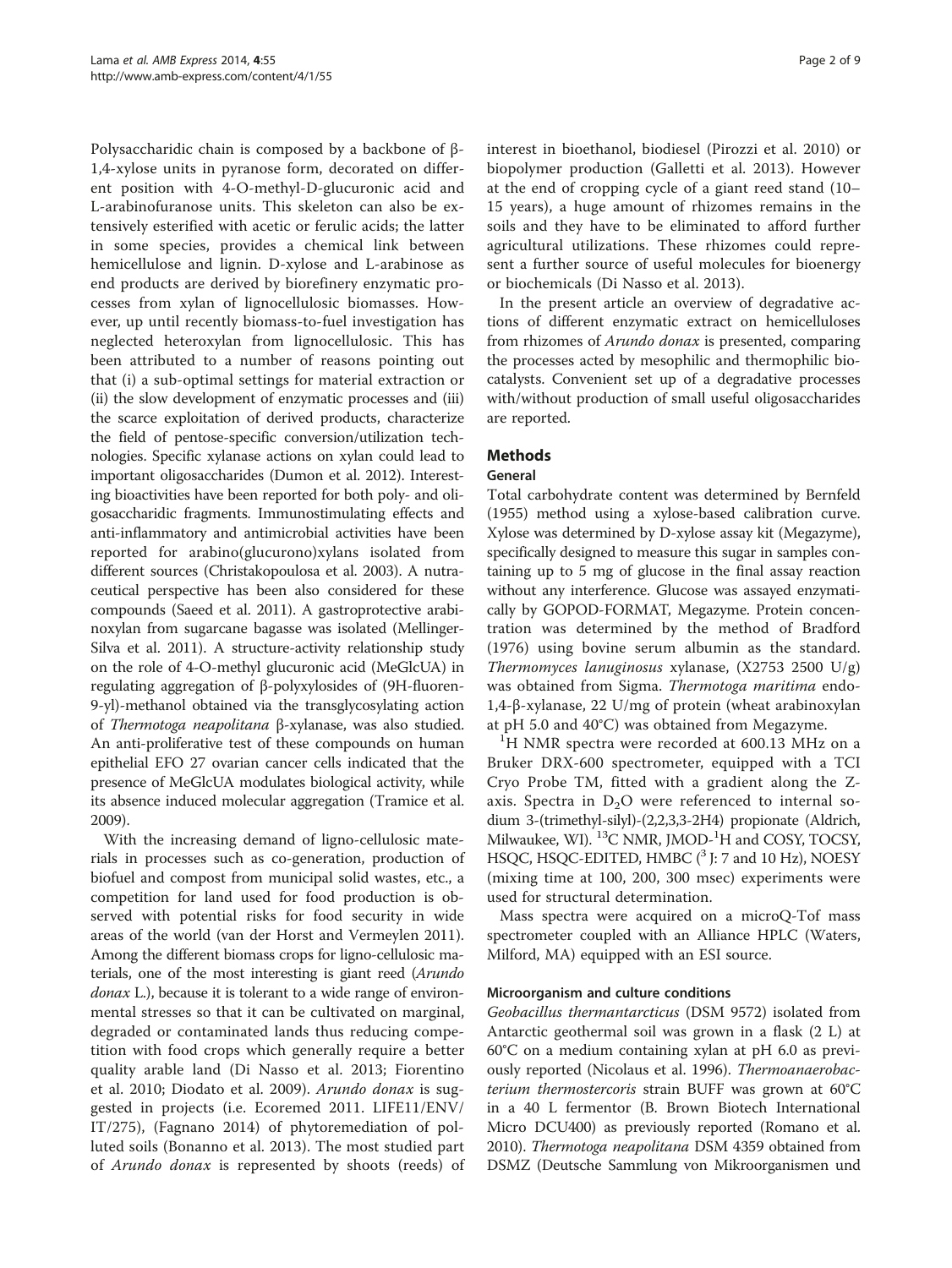Zellkulturen) was grown at 80°C in a 40-L fermentor (B. Brown Biotech International Micro DCU400) as previously reported (Tramice et al. [2007\)](#page-8-0).

Microbial growth was monitored turbidimetrically at 540 nm and cells were harvested in late exponential growth phase and collected by continuous centrifugation using an Alpha-Laval centrifuge and then pelleted by centrifugation at 10,000 rpm for 30 min and frozen.

#### Preparation of crude enzymatic extracts

Thermoanaeorbacterium thermostercoris (CFE-TT protein 11.4 mg/ml), and Thermotoga neapolitana cell free extracts (CFE-TN protein 34.4 mg/ml) were prepared in acetate buffer 50 mM pH 5.5 disrupting the cells by usual techniques (freeze-thawing, lysozyme 100 μg/ml). Geobacillus thermantarcticus extracellular suspension (ES-GTM1, protein 0.37 mg/ml) was prepared by adding ammonium sulfate to the cell-free broth (1 L) to 80% saturation. The precipitate was recovered by centrifugation (10,000 g, 1 h, 4°C), dissolved in 50 mM sodium acetate buffer (pH 5.6) and dialyzed overnight against the same buffer.

#### Biomass

Arundo donax was grown under Mediterranean climatic conditions: during the growth period (April-November 2012) rainfall was 355 mm and Reference Evapotranspiration was 923 mm and thus water deficit was very severe (568 mm). Rhizomes of A. donax were harvested at the experimental farm of the University "Federico II" Naples and were obtained from a 4 year experimental plantation located in the Sele river plain of Campania Region (Southern Italy, 40°61'N, 14°92'E, 30 m a.s.l.). Rhizome samples were harvested in a sample area of  $2 \text{ m}^2$ , and then chipped, dried at 60°C until constant weight and grinded at 4 mm. Successively, the material was grinded in order to obtain a homogenous fine powder (particle size of about 1 mm) by means of a kitchen mixer (Waring).

## Preparation and optimization of hemicellulosic substrates from rhizome of Arundo donax

The hemicellulose fraction was solubilized in alkali medium by continuous magnetic stirring at room temperature; different 2% w/v solutions of rhizome of *Arundo donax* in potassium hydroxide (KOH, 0.5 N, 1 N and 2 N) were used at different time intervals, 24 h, 48 h, 72 h and 96 h. Experiments for the optimization of extraction procedure were conducted in triplicate; briefly, the grinded dry material was suspended in KOH solutions; afterwards the suspension was sieved (0.5 mm screen) and centrifuged at 10,000 rpm for 40 min at 4°C. The supernatant was treated with same volume of cold ethanol 96% (v/v) added drop wise under stirring. The alcoholic suspension was stored at −20°C overnight and

then centrifuged at 10,000 rpm for 1 h at 4°C. The pellet was solubilized in hot distilled water, cooled at room temperature, the pH was adjusted to 7.0 with HCl and dialyzed against distilled water using Spectrapore dialysis tubes (12,000-14,000 MW cut-off), and finally freeze-dried. The lyophilized material (RK72h, RK48h, RK24h) was weighed using a Mettler Toledo analytical balance and the yield was expressed in weight  $(\%$ ,  $w/w)$  with respect to the initial dry biomass.

#### Enzymatic reactions

Hydrolysis reactions were conducted using various biocatalysts and hemicellulosic material prepared from A. donax (RK72h) as follows: Thermomyces lanuginosus xylanase, 22 units were dissolved in 3 ml phosphate buffer 50 mM, pH 7 containing 30 mg substrate. Reaction was performed at 34°C under stirring for 26 h and stopped by enzyme denaturation at 100°C (2 min). Thermotoga maritima endo-1,4-β-xylanase, 57 units were dissolved in 1 ml in acetate buffer 50 mM, pH 5.6 containing 10 mg of substrate. Reaction was performed under stirring at 70°C, 24 h and stopped by cooling. Cell free extract (CFE-TT) from Thermoanaeorbacterium thermostercoris (proteins: 11.4 mg/ml), was added to the needed amount of substrate (4 mg/ml of reaction) in acetate buffer 50 mM, pH 5.6. Reaction was performed at 50°C for 24 h under stirring. Cell free extract (CFE-TN) from Thermotoga neapolitana (proteins: 34.4 mg/ml), was added to the needed amount of substrate (4 mg/ml of reaction) in acetate buffer 50 mM, pH 5.6. Reaction was performed at 90°C for 24 h under stirring. Extracellular suspension of Geobacillus thermantarcticus 8 ml, ES-GTM1b, (proteins: 0.37 mg/ml) was reacted with 40 mg of substrate solubilized in 2 ml phosphate buffer 50 mM, pH 6, at 70°C for 24 h. In a different condition, ES-GTM1a, 1.5 ml were reacted with 20 mg of substrate solubilized in 4 ml phosphate buffer 50 mM, pH 6, or at 70°C for 24 h.

Transglycosylation reactions were performed using various biocatalysts as follows: 20 mg of A. donax (RK72h) in 1 ml of appropriate buffer/acetonitrile (87:13 v/v) containing 19.6 mg of 9-fluorene methanol; the reactions started by adding the different biocatalysts (57 U Thermotoga mar*itima* endo-1,4-β-xylanase, at 70°C, 24 h; 500 μL *Thermo*toga neapolitana cell free extract (CFE-TN) at 70°C, 24 h; 500 μL cell free extract (CFE-TT) from Thermoanaeorbacterium thermostercoris at 50°C, 24 h; 4 ml of extracellular suspension Geobacillus thermantarcticus (ES-GTM1) at 70°C, 24 h) under stirring.

Monitoring of reactions, purification and analysis of products Hydrolyses reactions were monitored by TLC in solvent A: n-BuOH/AcOH/H<sub>2</sub>O 6:2:2 v/v, or B: EtOAc/AcOH/ 2-propanol/HCOOH/ $H_2O$ , 25:10:5:1:15 by vol, whereas transglycosylation reactions were monitored in solvent C: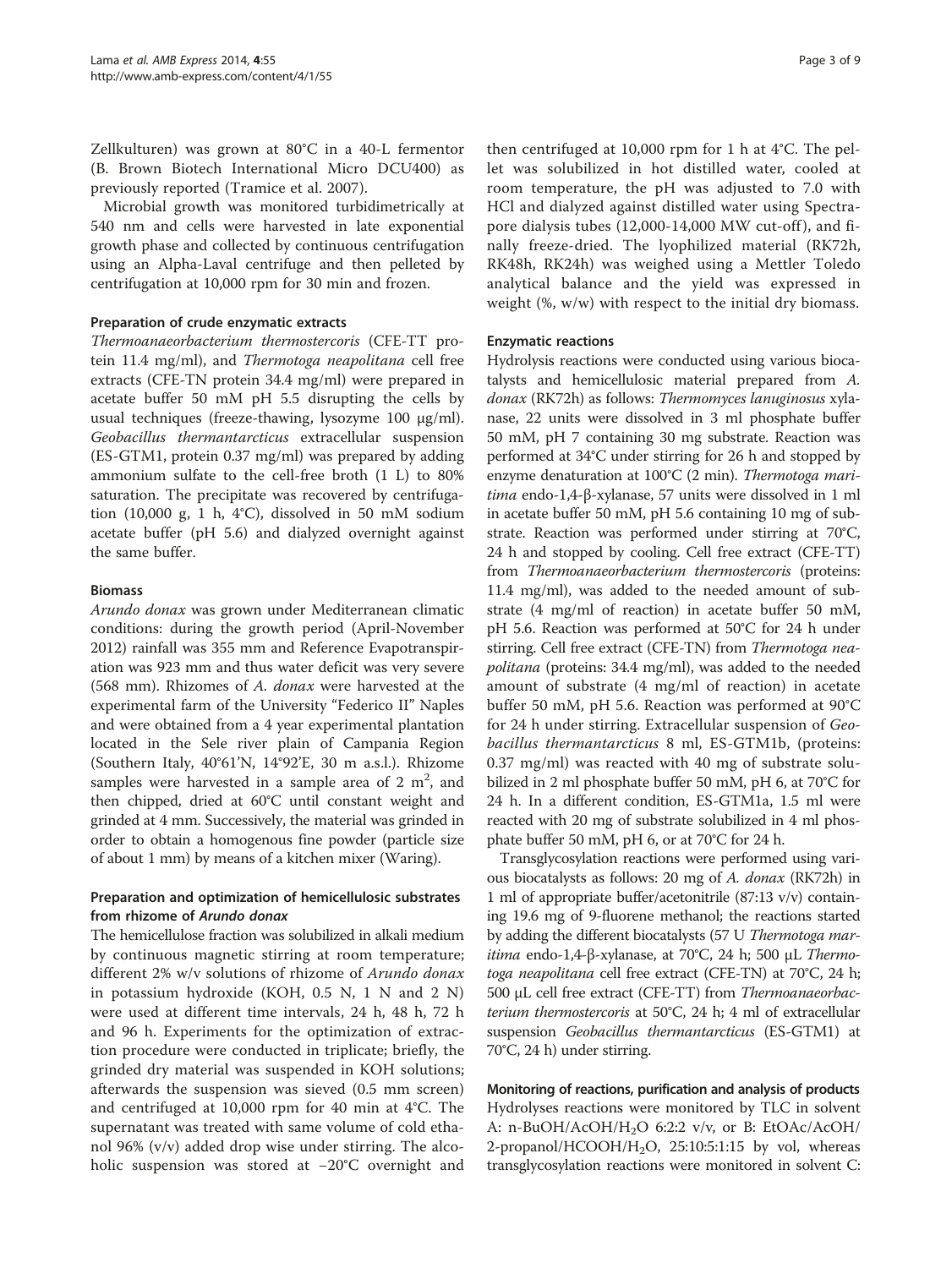EtOAc/MeOH/H<sub>2</sub>O 70:20:10 by vol. Chemical determination of reducing sugars and enzymatic determinations of glucose and xylose were conducted in triplicate. Hydrolysis reaction mixture was concentrated under vacuum and loaded onto a Biogel P-100 column  $(1 \times 35$  cm) equilibrated with water and eluted at 0.1 ml/min with water. A second Biogel P-2 column  $(1 \times 47$  cm) was performed eluting at 0.3 ml/min with water. The fractions containing the carbohydrates were pooled and freeze-dried. Purified material was subjected to NMR spectroscopy. The reactions of transglycosylation were stopped by cooling and immediately subjected to reverse-phase column chromatography (Merck Lobar RP-18) eluting with water, and then with methanol thus efficiently separating total chromophoric xylosylated fraction and unreacted acceptor in methanol fraction from free saccharides in water. The methanolic fractions were collected and analysed by ESI-MS.

Monosaccharides composition of Arundo donax polysaccharides was determined by GC-MS of acetylated methyl glycosides (Silipo et al. [2012](#page-8-0)). Methanolysis was performed in 1.25 M HCl in methanol. In brief, sample (1.5 mg) was solubilized in anhydrous 1.25 M HCl/ MeOH (1 ml) and then heated at 80°C overnight. Subsequently, air-dried samples were acetylated with acetic anhydride (50 μl) and pyridine (50 μl) at  $100^{\circ}$ C for 30 min. Then, samples were dried and washed with methanol in order to evaporate pyridine and dissolved in acetone (400 μl) and 1 μl was used for GC-MS analysis. All GC-MS runs were conducted on a Hewlett-Packard Series II Plus gas chromatograph (column: 30 m × 0.25 mm HP-5MS Hewlett-Packard Co.) coupled with a Hewlett-Packard 5989B mass spectrometer. Electron voltage was set at 70 eV and He was used as gas carrier at a costant flow rate of 1 ml/min. The temperature program used was 150°C for 3 min; from 150 to 280°C at 10°C/min; 280°C for 20 min.

## Activity assays

Antimicrobial activity was carried out using liquid culture of E. coli (DSM 498), B. subtilis subsp. spizizenii (DSM 347), and M. luteus (DSM 348). The MIC was determined by a serial dilution, in duplicate, starting from 100 μg/mL to 0.01 μg/mL. Bacterial and yeast growths were observed after 48 h of incubation. Cytotoxic activity was evaluated by the brine shrimp (*Artemia salina*) test in triplicate with appropriate amounts of samples dissolved in DMSO (1% final volume) to reach final concentrations of 100, 10 and 1 μg/ml, using 10 freshly hatched larvae suspended in 5 ml of artificial seawater (Meyer [1982\)](#page-8-0). Briefly, for each dose tested, surviving shrimps were left at RT and counted after 24 h, and the data statistically analyzed by the Finney program (Finney [1971](#page-8-0)), which affords  $LD_{50}$  values with 95% confidence intervals.

Free-radical scavenging activity was evaluated on pretreated grinded biomass in DMSO and on RK72h dissolved in  $H_2O$  at a concentration of 20 mg/mL, and assayed for DPPH test (Blois [1958](#page-7-0)). Different amounts (10, 50, 100 and 250  $\mu$ L) of these solutions were added to 0.7 mL of DPPH in MeOH (6 mg/50 mL; 0.1 mM final concentration) and adjusted to 2 mL final volume with MeOH. The absorbance at 517 nm was determined after 30 min at room temperature and the percent of free radical inhibition was calculated. Fucoidan (Sigma) was used as standard. Free radical scavenging activity of samples was estimated as % inhibition of free radical DPPH. Antioxidant activity of both samples was also determined by DMPD method (Fogliano et al. [1999](#page-8-0)). The reaction mixture contained 1 mM DMPD, 0.1 mM ferric chloride in acetate buffer 0.1 M (pH 5.25) in a total volume of 1 mL. The assay temperature was 25°C. The reaction was monitored at 505 nm until absorbance became stable at a value of  $0.900 \pm 0.100$ . Samples were dissolved in  $H_2O$  at a concentration of 20 mg/mL. According to the method, the antioxidant activity of samples was carried out in triplicate on main solution (20 mg/mL) and on its diluted solutions 1:2, 1:5, 1:10. Then, 250 μL of solutions were added to the reaction mixture and the decrease in absorbance, which is proportional to the DMPD<sup>+</sup> quenched, was determined after 20 min at room temperature. Fucoidan was used as standard. The antioxidant activity was reported as % inhibition of radical cation DMPD.

## Results

## Hemicellulosic substrates from rhizomes of Arundo donax: preparation and optimization of the procedure

Aboveground biomass yield of *Arundo donax* was  $39.5 \pm$ 8.1 t/ha and rhizome yield was 40.0 t/ha. With this root: shoot ratio of 1 the results of other researches carried out in Mediterranean conditions on mature giant reed stands (Di Nasso et al. [2013](#page-8-0)), were confirmed.

Methods for the isolation of hemicelluloses from biomass include extraction in alkaline, alkaline peroxide and liquid hot water medium or steam explosion-based extraction, and other procedures based on slight modifications (Peng et al. [2012](#page-8-0); Verbruggen et al. [1995](#page-8-0)). Under alkaline solubilization of hemicellulosic components, the native structure of xylan is extensively modified with saponification of ester-linkages and swelling of cellulose. Results of the optimization of the procedure for preparation of the hemicellulose fraction from rhizomes of Arundo donax, are reported in Figure [1.](#page-4-0)

The material extracted with 2 N KOH for 72 h at room temperature (RK72h) represented the 17.6% (w/w) of the dried biomass (Figure [1](#page-4-0)). In Table [1](#page-4-0) is reported the monosaccharide composition of the extracted material. Arabinose to xylose ratio (Ara/Xyl) has been considered indicative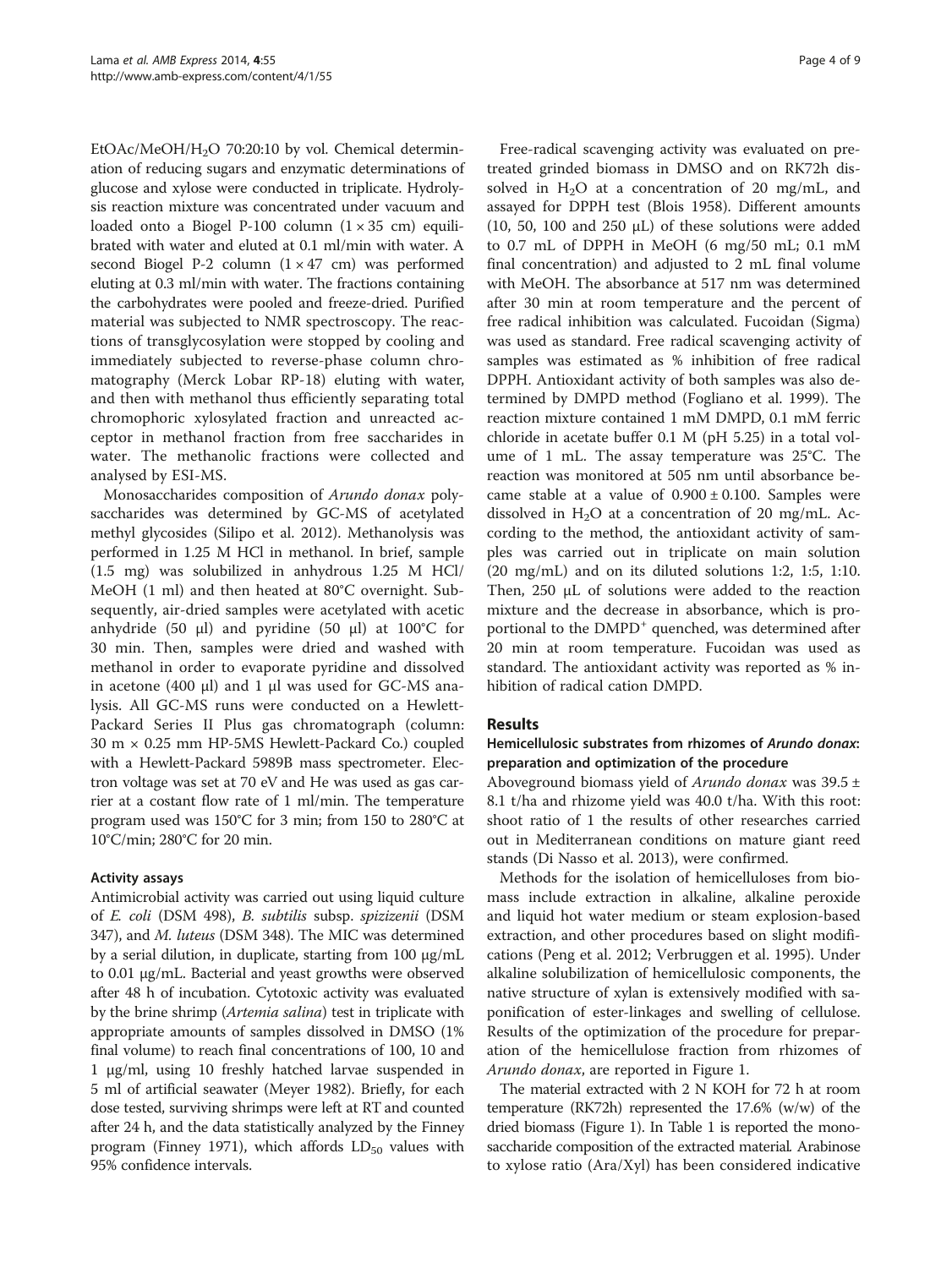<span id="page-4-0"></span>

of the degree of linearity or branching of hemicelluloses (Verbruggen et al. [1995](#page-8-0)). The arabinose/xylose ratio of polysaccharide extracted from rhizomes of A. donax was 0.12, thus implying that the hemicelluloses obtained occurred in a partially de-branched form.  $^{13}C$ NMR spectrum (saturated solution, d-DMSO 40°C) of hemicellulosic substrate, RK72h, showed intense signals due to xylan main chain at 101.7, 75.3, 73.9, 72.5, 63.2 ppm, typical values of C1 (101.7) and C4 (75.3) linked β-xyloses. Small signals are present in accord to the monosaccharide composition (Table 1), in particular the percentage of arabinose paralleled in the NMR spectra to typical C1 (107.1) and others (87.3, 86.0, 80.2, 77.8, 61.8 ppm) signals of α-Araf and C1 (103.5) signals of β-glucose.

## The action of crude homogenates on rhizomes of Arundo donax

The action of crude extracts obtained from Thermotoga neapolitana CFE-TN, Geobacillus thermantarcticus ES-

Table 1 Monosaccharide composition of Arundo donax polysaccharides extracted with KOH 2 N at 72 h

| $\mu$ or following the compared with $\mu$ of $\mu$ at $\mu$ = $\mu$ |  |  |  |  |  |  |
|----------------------------------------------------------------------|--|--|--|--|--|--|
| Arundo donax %                                                       |  |  |  |  |  |  |
| 57.13                                                                |  |  |  |  |  |  |
| 34.77                                                                |  |  |  |  |  |  |
| 7.03                                                                 |  |  |  |  |  |  |
| 0                                                                    |  |  |  |  |  |  |
| 0                                                                    |  |  |  |  |  |  |
| 0                                                                    |  |  |  |  |  |  |
| 0                                                                    |  |  |  |  |  |  |
| 1.07                                                                 |  |  |  |  |  |  |
|                                                                      |  |  |  |  |  |  |

Abbreviations: Xyl Xylose, Glc Glucose, Gal Galactose, Ara Arabinose, Rha Rhamnose, Man Mannose, GlcA Glucuronic acid, GalA Galacturonic acid.

GTM1 and Thermoanaerobacterium thermostercoris CFE-TT has been compared to the action of known commercial xylanases, Thermomyces lanuginosus and Thermotoga maritima, to study a convenient set up for the degradative action with production of small useful oligosaccharides from hemicellulose fraction of *Arundo donax*. Reaction products were used as candidates in bioactivity assays. Analysis of enzymatic action was conducted comparing (i) total conversion (total yield of reducing sugars and xylose and glucose percentages of reaction mixture, Table [2\)](#page-5-0), (ii) TLC patterns of reaction products and (iii) NMR results.

The reaction of endo-β-(1–4)-xylanase from Thermo-myces lanuginosus with A. donax biomass (Table [2](#page-5-0), entry 1) was stopped at 26 h when 23.5% total reducing sugars were formed; values for free xylose and glucose indicated small presence of these two free monosaccharides. Indeed, after purification of reaction mixture, 3.3 g/L of xylobiose, identified by NMR spectroscopy, and 2 g/L of an interesting pentasaccharide (1, Figure [2](#page-5-0)), were obtained. The pentasaccharidic nature of this compound was quickly evidenced by the peak at  $(m/z: 701 [M + Na<sup>+</sup>]$ in the mass spectrum.  ${}^{1}H$  and  ${}^{13}C$  NMR chemical shift values are reported in Table [3](#page-6-0), they secured that the compound was constituted by four units of β-xylose 1,4 linked  $(Xyl_1$  to  $Xyl_4$  starting from non-reducing end) and one unit of α-L-arabinose. In the <sup>1</sup>H-NMR spectrum there were four anomeric signals of β-Xylp at 4.474, 4.371, 4.330 and 4.406 ppm and one at 5.284 ppm indicating the presence of a  $\alpha$ -L-Araf. Positioning of  $\alpha$ -L-Araf was achieved by evaluating long-range correlations in HMBC experiments; in fact anomeric carbon of arabinose at 108.54 ppm correlated with proton signal at position 3 (3.65 ppm) of  $Xyl<sub>2</sub>$  unit. Long-range correlations were also recorded between carbon signal of  $Xyl<sub>2</sub>$  at position 4 and the anoneric proton of  $Xyl_1$  (1, Figure [2\)](#page-5-0). In NOESY experiments, interglycosidic NOE contacts were recorded between  $Xyl_2$ anomeric proton (4.406 ppm) and the signal at 3.678 ppm of proton 4 of  $Xyl_3$  and between anomeric proton signal at 4.37 ppm of  $Xyl_3$  with the signal at 3.667 ppm, proton 4 of Xyl4. All remaining chemical shift values of the pentasaccharide 1, (Figure [2](#page-5-0)), were in agreement with spectroscopic data of similar structure reported in literature (Pastell et al. [2008;](#page-8-0) Vliegenthart et al. [1992\)](#page-8-0).

In a similar hydrolysis reaction (Table [2](#page-5-0), entry 2) conducted using xylanase from T. maritima the production in high amount of xylobiose and small xylooligomers as main products from Arundo biomass, was confirmed. The absence of glucose was due to better purity of enzymatic activity (xylanase).

The analysis of reactions (Table [2,](#page-5-0) entries 3–5) using cell-free extracts from T. thermostercoris and T. neapolitana (Table [2](#page-5-0), entry 6) indicated high conversions of the polysaccaridic constituent in terms of reducing sugars (entries 3,4 and 6). The presence of β-xylosidases and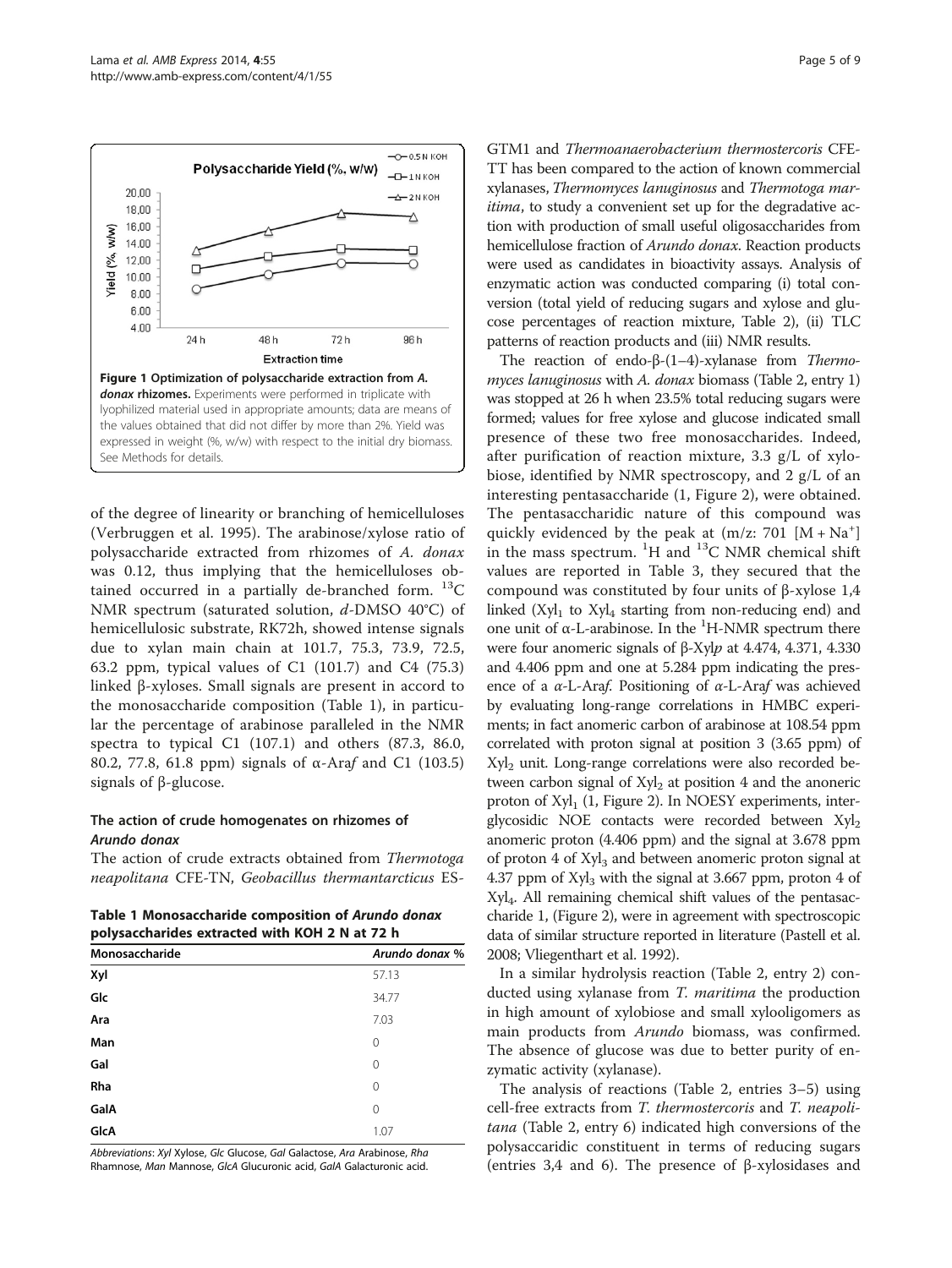|                | <b>Biocatalyst</b> | S/B  | RS%                                               | Xyl%                                                                                                                                                                                                                              | Glc%         | Useful results                        |  |  |  |
|----------------|--------------------|------|---------------------------------------------------|-----------------------------------------------------------------------------------------------------------------------------------------------------------------------------------------------------------------------------------|--------------|---------------------------------------|--|--|--|
|                | TL-xylanase        | 3.3  | 23.5                                              | 2.26                                                                                                                                                                                                                              | 8.6          | xylobiose 3.3 g/L                     |  |  |  |
|                |                    |      |                                                   |                                                                                                                                                                                                                                   |              | pentasaccharide 1 (Figure 2), 2 g/L   |  |  |  |
| $\overline{2}$ | TM-xylanase        | 2.6  | 38                                                | 0                                                                                                                                                                                                                                 | $\mathbf{0}$ |                                       |  |  |  |
| 3              | CFE-TT             | 3.5  | 90                                                | 19.2                                                                                                                                                                                                                              | 16.9         |                                       |  |  |  |
| $\overline{4}$ | CFE-TT             | 1.2  | 100                                               | 28.6                                                                                                                                                                                                                              | 6.8          |                                       |  |  |  |
| 5              | CFE-TT             | 3.5  | 20                                                | 8.7                                                                                                                                                                                                                               | 7.8          | tetrasaccharide 2 (Figure 2) 2.64 g/L |  |  |  |
| 6              | <b>CFE-TN</b>      | 1.2  | 75                                                | 40.5                                                                                                                                                                                                                              | 15.2         | see Figure 3                          |  |  |  |
| 7              | ES-GTM1b           | 13.5 | 73.5                                              | 26.5                                                                                                                                                                                                                              | $\mathbf{0}$ | see Figure 3                          |  |  |  |
| 8              | ES-GTM1a           | 36.3 | 63.1                                              | 9.85                                                                                                                                                                                                                              | $\mathbf{0}$ | see Figure 3                          |  |  |  |
|                |                    |      | Comment                                           |                                                                                                                                                                                                                                   |              |                                       |  |  |  |
| 9              | TM-xylanase        | 7.7  | Formation of mono and dixylosylated acceptor      |                                                                                                                                                                                                                                   |              |                                       |  |  |  |
| 10             | <b>CFE-TN</b>      | 1.2  | Formation of mono and dixylosylated acceptor      |                                                                                                                                                                                                                                   |              |                                       |  |  |  |
| 11             | ES-GTM1            | 13.5 | Formation of mono, di and trixylosylated acceptor |                                                                                                                                                                                                                                   |              |                                       |  |  |  |
| 12             | CFE-TT             | 3.5  | Formation of mono and dixylosylated acceptor      |                                                                                                                                                                                                                                   |              |                                       |  |  |  |
|                |                    |      |                                                   | $\mathbf{r}$ . The contract of the contract of the contract of the contract of the contract of the contract of the contract of the contract of the contract of the contract of the contract of the contract of the contract of th |              | $\sim$ $\sim$ $\sim$<br>$\cdots$      |  |  |  |

<span id="page-5-0"></span>Table 2 Degradative actions of microbial and commercial xylanolytic activities on A. donax biomass and transglycosylation reactions

Data are expressed in percentages using means of the values obtained by chemical and enzymatic determinations conducted in triplicate that did not differ by more than 5%. S/B = amount of biocatalyst, mg substrate/mg total protein; RS = Reducing sugars yield % (DNS); TL = Thermomyces lanuginosus xylanase; TM = Thermotoga maritima xylanase; CFE-TT = cell free extract of Thermoanaeorbacterium thermostercoris; CFE-TN = cell free extract of T. neapolitana; ES-GTM1 = extracellular suspension Geobacillus thermantarcticus.

xylanase activities in these enzymatic preparations is evidenced by the formation of high amount of free xylose. Low amounts of different xylose tetra- and pentaoligomers were found at the proper Rf in TLC in the course of reaction. In addition, as evidenced by glucose enzymatic determination, substantial amounts of glucose are formed proving the presence of interesting β-glucosidases (cellulase) activities (entries 3–6, Table 2 and Figure [3\)](#page-6-0).

The reaction using T. thermostercoris was conducted on a preparative scale and stopped at 20% conversion (Table 2, entry 5) for the recovery  $(2.64 \text{ g/L})$  of an interesting pure tetrasaccharide (2, Figure 2) isolated from the reaction mixture by Biogel P-2 purification. The



Figure 2 The pentasaccharide β-D-Xylp-(1–4)-[α-L-Araf-(1–3)]-β-D-Xylp-(1–4)-β-D-Xylp-(1–4)-β-D-Xylp (1) from hydrolysis mixture using T. lanuginosus enzyme and β-D-Xylp-(1–4)-[α-L-Araf-(1–3)] β-D-Xylp-(1–4)-D-Xylp (2) the tetrasaccharide, from the hydrolysis reaction mixture using crude extract of T. thermostercoris.

compound showed a peak in the MS spectrum at m/z 569  $[M + Na]^+$  corresponding to a tetrasaccharide made of pentose sugars.  ${}^{1}H$  and  ${}^{13}C$  NMR signals are reported in Table [3.](#page-6-0) NMR signals of anomeric protons were found in the range 4.35-5.32 ppm and those of anomeric carbon atoms in the range 92.6-108.5 ppm. HMBC spectrum showed long-range correlations between  ${}^{13}C$  anomeric signal of α-L-Araf and signal of H3 proton of central xylose and the related proton anomeric signal of α-L-Araf and C3 of central xylose (see Table [3](#page-6-0) for values). Suitable resolution of spectra for signal assignment of both compounds in Figure 2 was achieved only in dilute conditions (3–4 mg/ml); more concentrated samples furnished unresolved spectra and time-dependent signal shifts. Despite the structural reporter group concept for these structures is widely known (Vliegenthart et al. [1992](#page-8-0)), structures in Figure 2 were established by analysis of  ${}^{1}H-{}^{13}C$  NMR correlations on dilute samples.

Amount of xylose was formed also in the case of G. thermantarcticus (Table 2, entries 7–8) in accord to the loading of the enzyme. Using high amount of substrate per mg of crude biocatalyst (Table 2, entry 8) interesting oligomers accumulated (from xylobiose to other high molecular oligosaccharides, Figure [3\)](#page-6-0).

Transglycosylation reactions were performed using A. donax RK72h biomass as donor and different biocatalysts (entries 9–12, Table [1](#page-4-0)). At the end of each reaction, total chromophoric xylosylated fraction was obtained by reverse phase column and analyzed by TLC with authentic standards (Tramice et al. [2009\)](#page-8-0), and MS spectroscopy.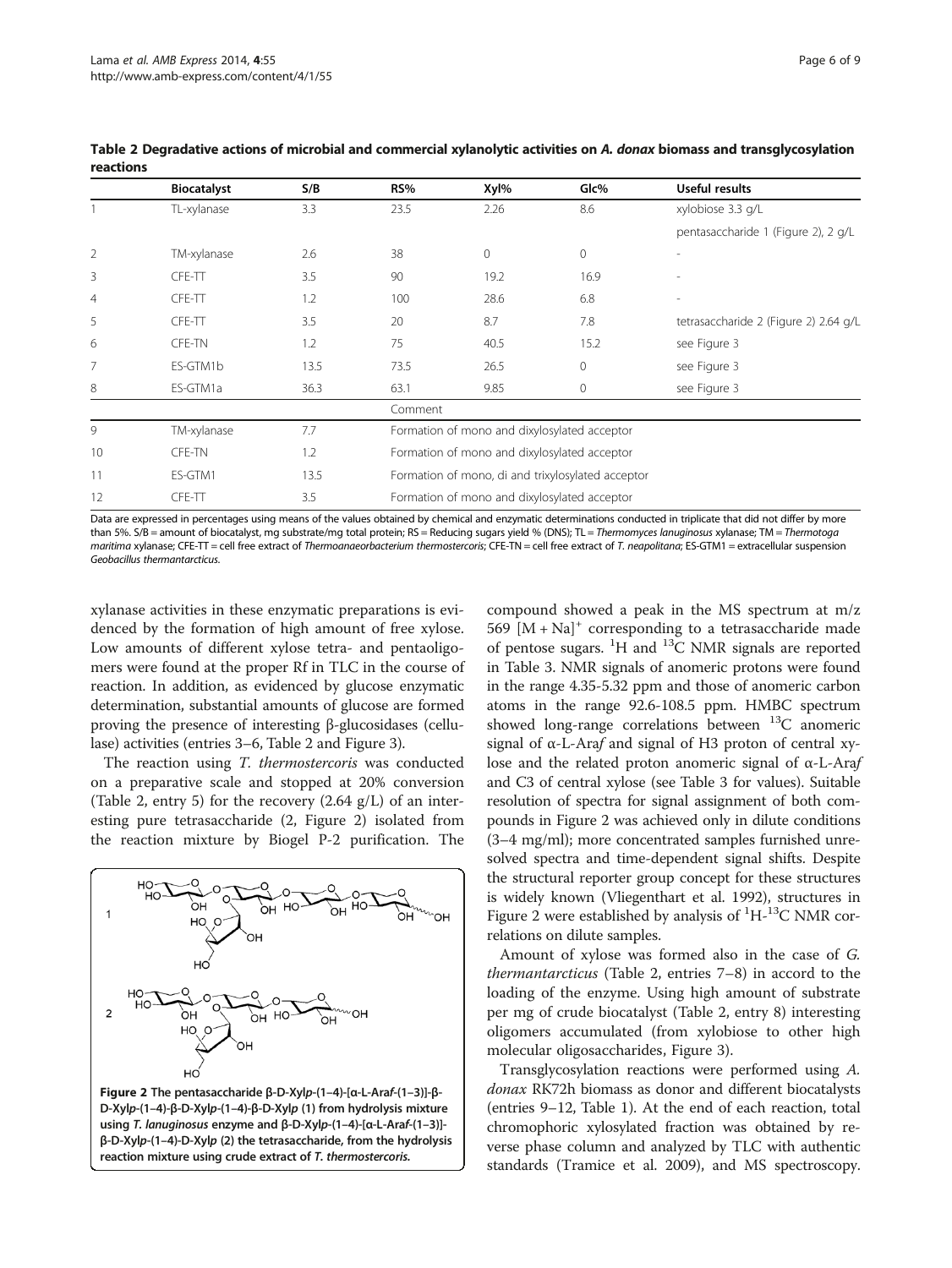|                                  | 1               |                 | $\mathbf{2}$   |                 | $\overline{\mathbf{3}}$ |                 | 4     |                   | 5              |                 |
|----------------------------------|-----------------|-----------------|----------------|-----------------|-------------------------|-----------------|-------|-------------------|----------------|-----------------|
| 1 Figure 2                       | 1H              | 13 <sub>C</sub> | 1H             | 13 <sub>C</sub> | 1H                      | 13 <sub>C</sub> | 1H    | $\overline{13}$ C | 1H             | 13 <sub>C</sub> |
| $a-L-Araf$                       | 5.289           | 108.54          | 4.055          | 81.63           | 3.795                   | 78.3            | 4.164 | 85.90             | 3.684          | 62.36           |
|                                  |                 |                 |                |                 |                         |                 |       |                   | 3.617          |                 |
| 1: $\beta$ -D-Xylp               | 4.330           | 102.49          | 3.142          | 74.35           | 3.304                   | 76.61           | 3.480 | 70.19             | 3.806          | 66.14           |
|                                  |                 |                 |                |                 |                         |                 |       |                   | 3.180          |                 |
| 2: $\beta$ -D-Xylp               | 4.406           | 102.67-102.69   | 3.331          | 74.68-74.59     | 3.650                   | 77.40           | 3.710 | 74.68-74.59       | 4.016          | 63.84-64.00     |
|                                  |                 |                 |                |                 |                         |                 |       |                   | 3.950          |                 |
| 3: β-D-Xyl $p$                   | 4.371           | 102.67-102.69   | 3.195          | 73.70-73.96     | 3.440                   | 75.09-74.93     | 3.678 | 77.40             | 4.016          | 63.84-64.00     |
|                                  |                 |                 |                |                 |                         |                 |       |                   | 3.290          |                 |
| 4: $\alpha$ , $\beta$ -D-Xylp    | $\beta$ : 4.474 | 97.53           | 3.142          | 74.35           | 3.441                   | 75.09-74.93     | 3.667 | 77.40             | 3.950          | 63.84-64.00     |
|                                  | a: 5.070        | 93.02           |                |                 |                         |                 |       |                   | 3.280          |                 |
|                                  | 1               |                 | $\overline{2}$ |                 | 3                       |                 | 4     |                   | 5              |                 |
| 2 Figure 2                       | 1H              | 13 <sub>C</sub> | 1H             | 13 <sub>C</sub> | 1H                      | 13 <sub>C</sub> | 1H    | $\overline{13}C$  | <sup>1</sup> H | 13 <sub>C</sub> |
| $a-L-Araf$                       | 5.321           | 108.52          | 4.070          | 81.63           | 3.817                   | 78.26           | 4.187 | 85.74             | 3.711          | 62.29           |
|                                  |                 |                 |                |                 |                         |                 |       |                   | 3.635          |                 |
| 1: $\beta$ -D-Xylp               | 4.356           | 102.40          | 3.166          | 74.55           | 3.330                   | 74.40           | 3.511 | 70.19             | 3.839          | 66.17-66.07     |
|                                  |                 |                 |                |                 |                         |                 |       |                   | 3.190          |                 |
| 2: $\beta$ -D-Xylp               | 4.428           | 102.57          | 3.361          | 74.30           | 3.658                   | 77.39           | 3.697 | 76.78             | 3.281          | 66.17-66.07     |
|                                  |                 |                 |                |                 |                         |                 |       |                   | 3.975          |                 |
| 3: $\alpha$ , $\beta$ -D-Xyl $p$ | a: 5.115        | 92.97           | 3.175          | 74.25           | 3.460                   | 75.00           | 3.741 | 76.52             | 4.049          | 63.95-61.93     |
|                                  | $\beta$ : 4.496 | 97.58           |                |                 |                         |                 |       |                   | 3.315          |                 |

<span id="page-6-0"></span>Table 3 <sup>1</sup>H and <sup>13</sup>C chemical shifts of compounds in Figure [2](#page-5-0)

Indicative signals for interglycosidic linkage assignments are indicated in bold.



Mono-  $(m/z 351 [M + Na]^+)$  and di-xylosylated  $(m/z 483)$  $[M + Na]^+$ ) 9-fluorene methanol were identified in the reaction using T. maritima xylanase. The same reaction was performed using T. neapolitana, T. thermostercoris and G. thermantarcticus, crude homogenates. In the latter case mass peak at m/z 615  $[M + Na]^+$  due to trixylosylated 9fluorene methanol was also observed. Although not optimized for the yield, these reactions for the formation of the xylosylated products starting with Arundo biomass are of interest for enlarging the portfolio of pentose-specific conversion/utilization technologies (Dumon et al. [2012](#page-8-0)).

#### Biological activity

Samples of raw materials, extracts of rhizome and purified compounds from hydrolysis reactions were assayed for their antimicrobial, cytotoxic and antioxidant activities. Antimicrobial activity was evaluated on three bacterial strains, E. coli (DSM 498), B. subtilis subsp. spizizenii (DSM 347), and M. luteus (DSM 348). All samples did not show any significant antimicrobial activity. Brine shrimp assay was utilized as indicative of cytotoxicity (Meyer et al. [1982](#page-8-0)). The brine shrimp is a marine crustacean used at stage of larvae (48 h after hatching).  $LD_{50}$  is the minimum lethal dose for which we observe a 50% mortality of larvae. Results obtained by using this test showed that all samples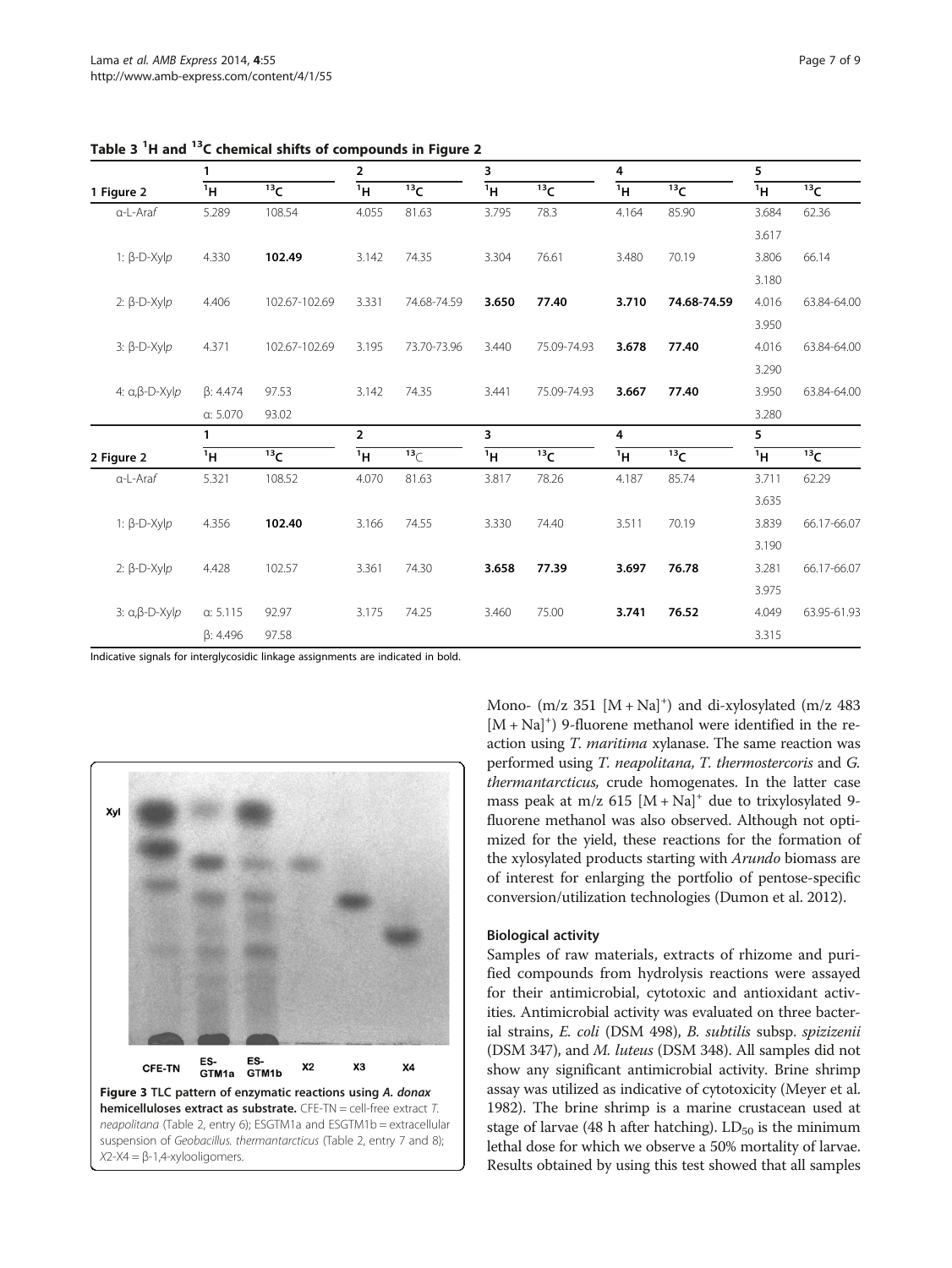<span id="page-7-0"></span>were not toxic on brine shrimp larvae; in fact after 24 h of exposure to samples at concentration of 100, 10 and 1 μg/ml, all larvae were live and motile.

Antioxidant activities of the raw material and of the extract of rhizome RK72h compared to that observed using fucoidan were good both in DMPD and DPPH assays. Inhibition of DMPD radical cation (43 and 35%) and DPPH radical (68 and 45%) were observed for raw material and extract of rhizome RK72h, respectively at the maximum tested amount (4 mg). Dose dependent activity was observed at lower concentrations (2 to 0.1 mg). Unfortunately purified compounds (Figure [2](#page-5-0)) did not exhibit significant antioxidant activity.

#### **Discussion**

In this article the optimization of hemicellulosic substrate preparation from rhizome of Arundo donax has been reported. Hemicellulosic fraction represented ca. 20% of the dried biomass and occurred in a partially debranched form after alkaline extraction, as indicated by Ara/Xyl ratio (Verbruggen et al. [1995\)](#page-8-0) and  $^{13}$ C NMR spectroscopy.

The production of two different interesting oligosaccharides was possible with both commercial (xylobiose, pentasaccharide 1) and thermophilic microorganisms (tetrasaccharide 2) from this hemicellulose fraction. <sup>1</sup>H-<sup>13</sup>C NMR correlations of products were studied for precise structural assignment. Significant amounts of low molecular mass compounds, xylobiose and trace amounts of xylose were liberated from birch wood xylan after 24 h (Lin et al. [1999\)](#page-8-0) using Thermomyces lanuginosus enzyme; however cellulase activity could contaminate this endo-β- $(1 \rightarrow 4)$ -xylanase preparation (Subramaniyan and Prema [2002](#page-8-0)) explaining the results obtained. Xylanase from Thermotoga maritima is an extremely thermostable enzyme which hydrolyzed xylo-oligosaccharides and xylans to yield predominantly xylobiose as end product (Jiang et al. [2004](#page-8-0)). Xylobiose and small xylooligomers as main products in high amount from Arundo biomass confirmed this activity. The absence of glucose can be explained by better purity of enzymatic preparation (xylanase) with respect to T. lanuginosus reaction. As far as T. neapolitana CFE-TN and T. thermostercoris CFE-TT were concerned, presence of xylanases, xylosidases, glucuronidases and arabinofuranosidases were confirmed in the crude extracts by the action on suitable chromophoric and polysaccharidic substrates (data not shown). The results on Arundo indicated also that action of β-glucosidases is dependent on enzymatic load in the reaction mixture, and this phenomenon could be analyzed with respect to the known interrelation of cellulases and xylanases in the bioconversion of lignocellulosic material (Hu et al. [2011](#page-8-0)). All these data are of great interest in the view of research for

biocatalyst suitable for complete saccharification of the cellulose and hemicellulose components in raw material to fermentable sugars.

The production of the transxylosylated products from Arundo was also possible with thermophilic enzymes and this is of further interest for enlarging pentosespecific conversion/utilization technologies.

In conclusion rhizomes represent a useful raw material for the production of valuable industrial products increasing the economic and energetic efficiency of A. donax cultivation. Antioxidant activities of the raw material and hemicellulose fraction from rhizomes compared to that observed using fucoidan are good both in DMPD and DPPH assays.

#### Competing interests

The authors declared that they have no competing interests.

#### Authors' contributions

LL conceived part of the study and VC carried out microbiological studies, ATra. and EP carried out the preparative enzymatic reactions, chromatographic purification and structural study of xylooligosaccharides, IF carried out the analytical enzymatic reactions, enzymatic assay and participated in the design of the study, GA and PdD carried out optimization of hemicellulose extraction from rhizome, MF is the responsible of the entire project and with MM and AI they were involved in the rhizome production and collection, GT carried out activity assay, BN and AP conceived part of the study and participated in the coordination, A. Tri. conceived part of the study, participated in the structural study of xylooligosaccharides and drafted the manuscript. All authors read and approved the final manuscript.

#### Acknowledgements

The work included in this article is part of the project PON01\_01966 "Filiere agro-industriali integrate ad elevata efficienza energetica per la messa a punto di processi di Produzione Eco-compatibili di Energia e Bio-chemicals da fonte rinnovabile e per la valorizzazione del territorio (EnerbioChem)" 28/10/2011 prot. n. 881/Ric - Programma Operativo Nazionale (PON) "Ricerca e Competitività 2007 – 2013" Regioni Convergenza. We thank D. Melck, E. Castelluccio and A. Esposito (NMR service of Istituto di Chimica Biomolecolare, CNR, Pozzuoli, Italy) for their skilful assistance.

#### Author details

<sup>1</sup>Institute of Biomolecular Chemistry ICB-CNR, Consiglio Nazionale delle Ricerche, Via Campi Flegrei 34, 80072 Pozzuoli, Napoli, Italy. <sup>2</sup>Department of Environmental Sciences, University of Naples "Parthenope", Centro Direzionale, Isola C4, 80143 Naples, Italy. <sup>3</sup>Department of Agriculture, Naples University Federico II, Via Università 100, 80055 Portici, Naples, Italy.

#### Received: 6 June 2014 Accepted: 14 June 2014 Published online: 09 July 2014

#### References

- Bernfeld P (1955) Amylases α and β. In: Kaplan N (ed) Colowick S. Methods in Enzymology Academic Press, New York
- Blois MS (1958) Antioxidant determinations by the use of a stable free radical. Nature 26:1199–1200. doi:10.1038/1811199a0
- Bonanno G, Cirelli GL, Toscano A, Lo Giudice R, Pavone P (2013) Heavy metal content in ash of energy crops growing in sewage-contaminated natural wetlands: potential applications in agriculture and forestry? Sci Total Environ 452–453:349–354. doi:10.1016/j.scitotenv.2013.02.048
- Bradford MM (1976) A rapid and sensitive method for the quantitation of microgram quantities of protein utilizing the principle of protein-dye binding. Anal Biochem 72:248–254. doi:http://dx.doi.org/10.1016/0003-2697(76)90527-3
- Christakopoulosa P, Katapodisa P, Kalogerisa E, Kekosa D, Macrisa BJ, Stamatisb H, Skaltsac H (2003) Antimicrobial activity of acidic xylo-oligosaccharides produced by family 10 and 11 endoxylanases. Int J Biol Macromol 31:171–175. doi:http://dx.doi.org/10.1016/S0141-8130(02)00079-X